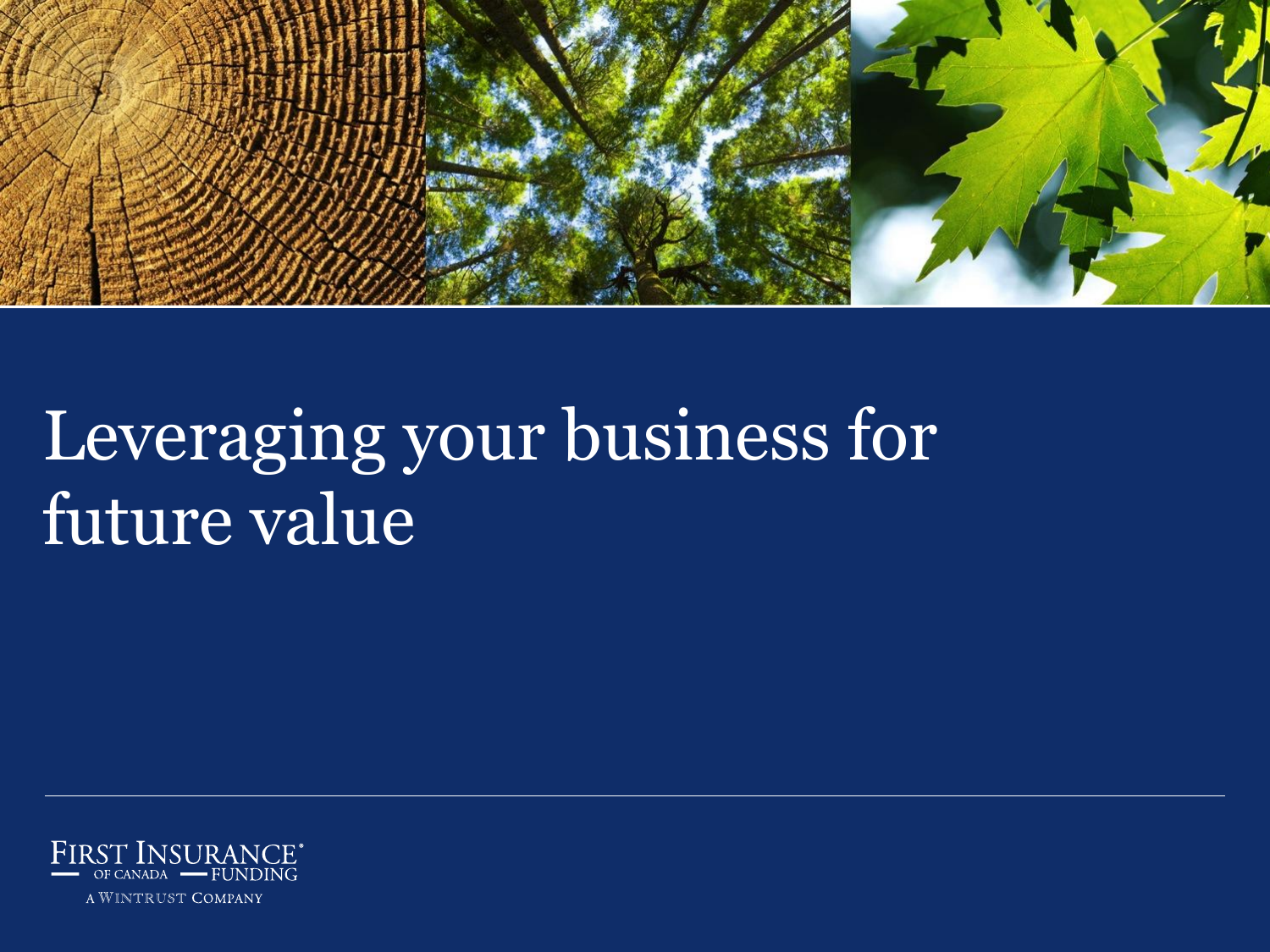## Leveraging your business for future value

Many brokerages simply choose to grow organically.

Some consider leveraging their value to borrow money for acquisition and/or succession. This presentation illustrates the value potential derived from each growth strategy.

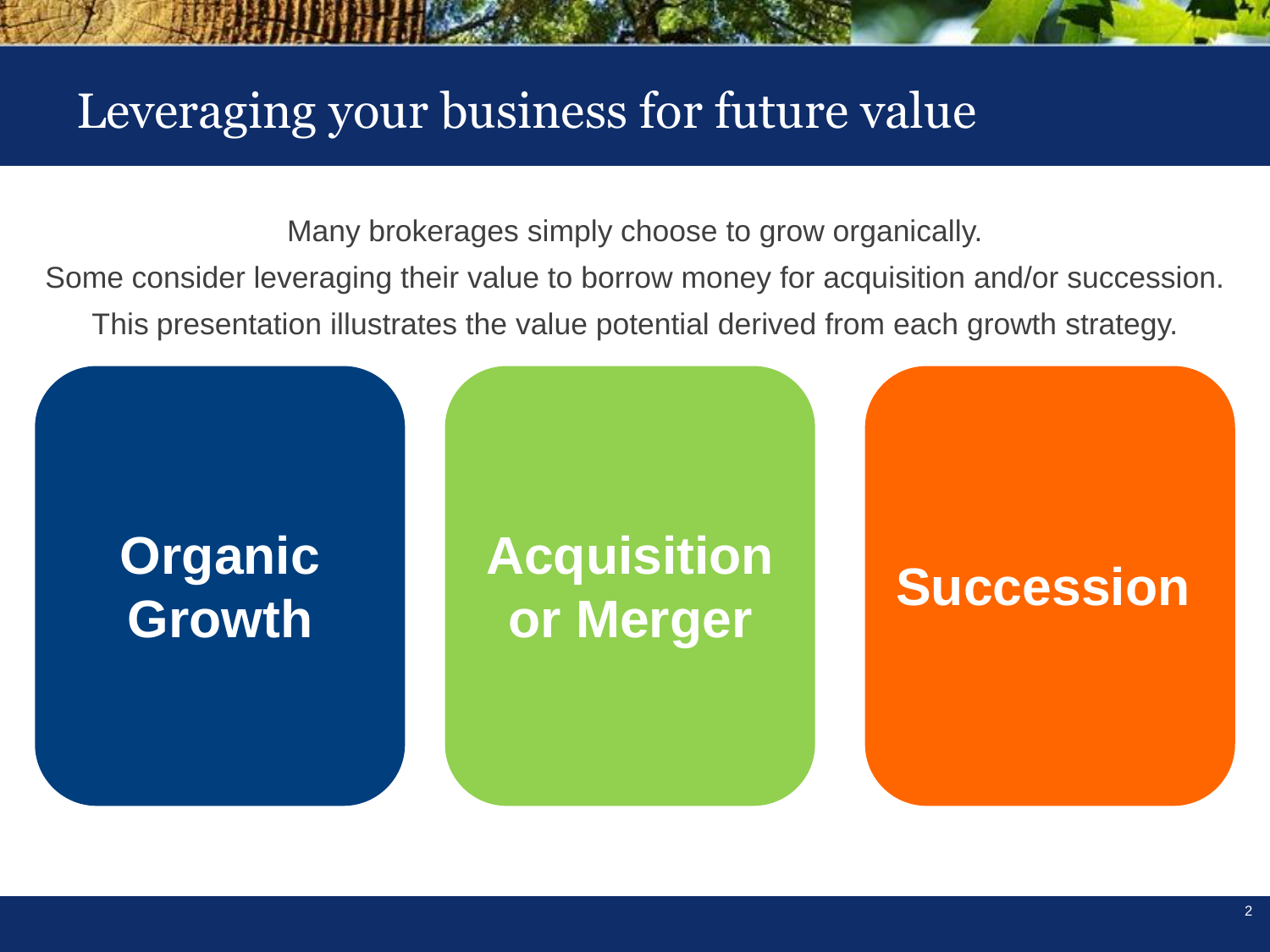# Broker Profile

Let's take a look at the broker profile below as an example:





- Single owner
- GWP \$5,000,000
- Commission \$1,000,000
- Profit \$250,000

# Current value **\$3,000,000\***

**NOTES**: commission margin 17%, profit margin 25% \* Value based on 3 times commission multiple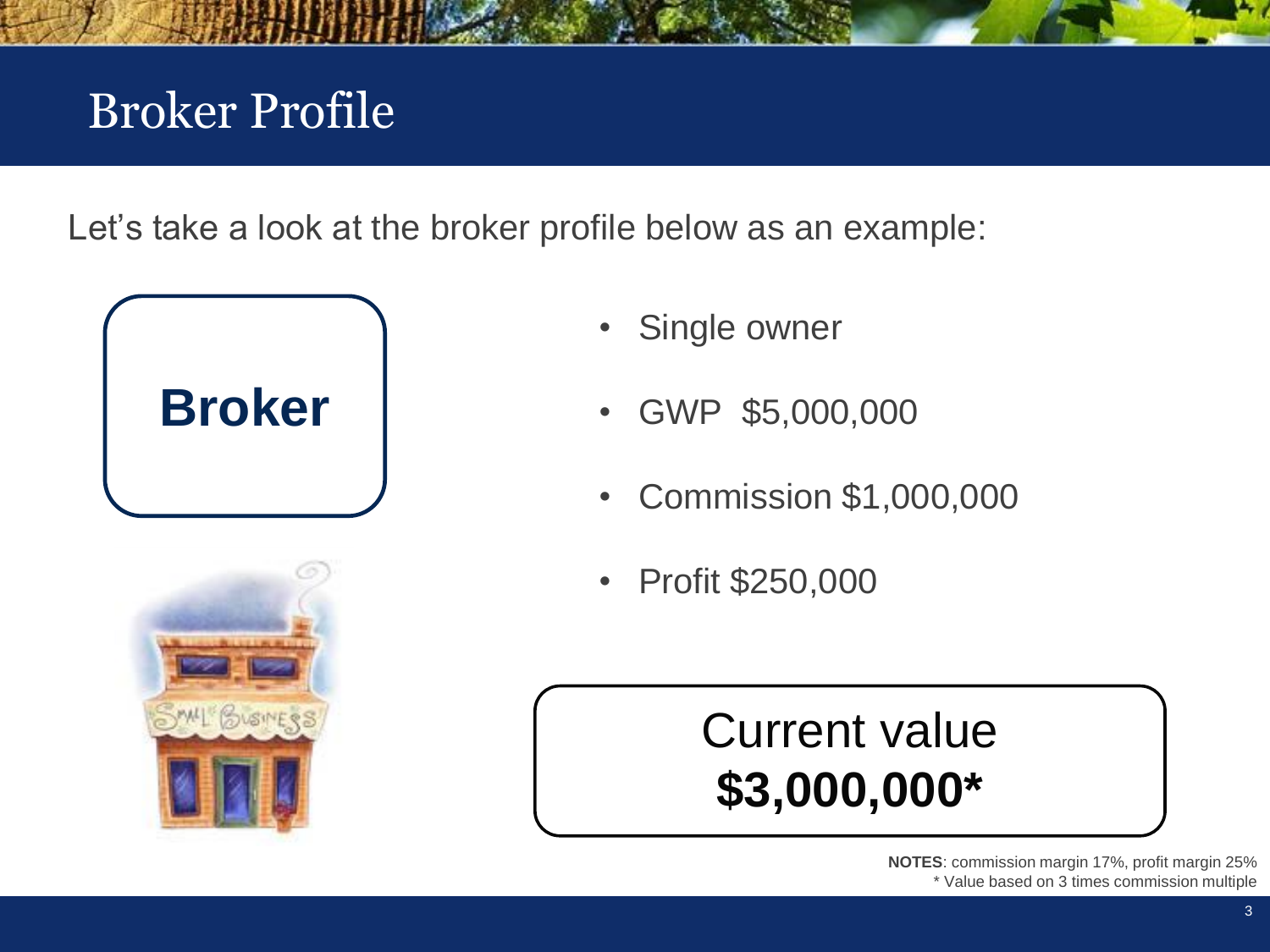## Organic Growth | 10 Year Forecast





- 8% annual growth
- No debt
- GWP \$11,800,000
- Commission \$2,000,000
- Profit \$590,000

# Future value in 10 years **\$6,000,000\***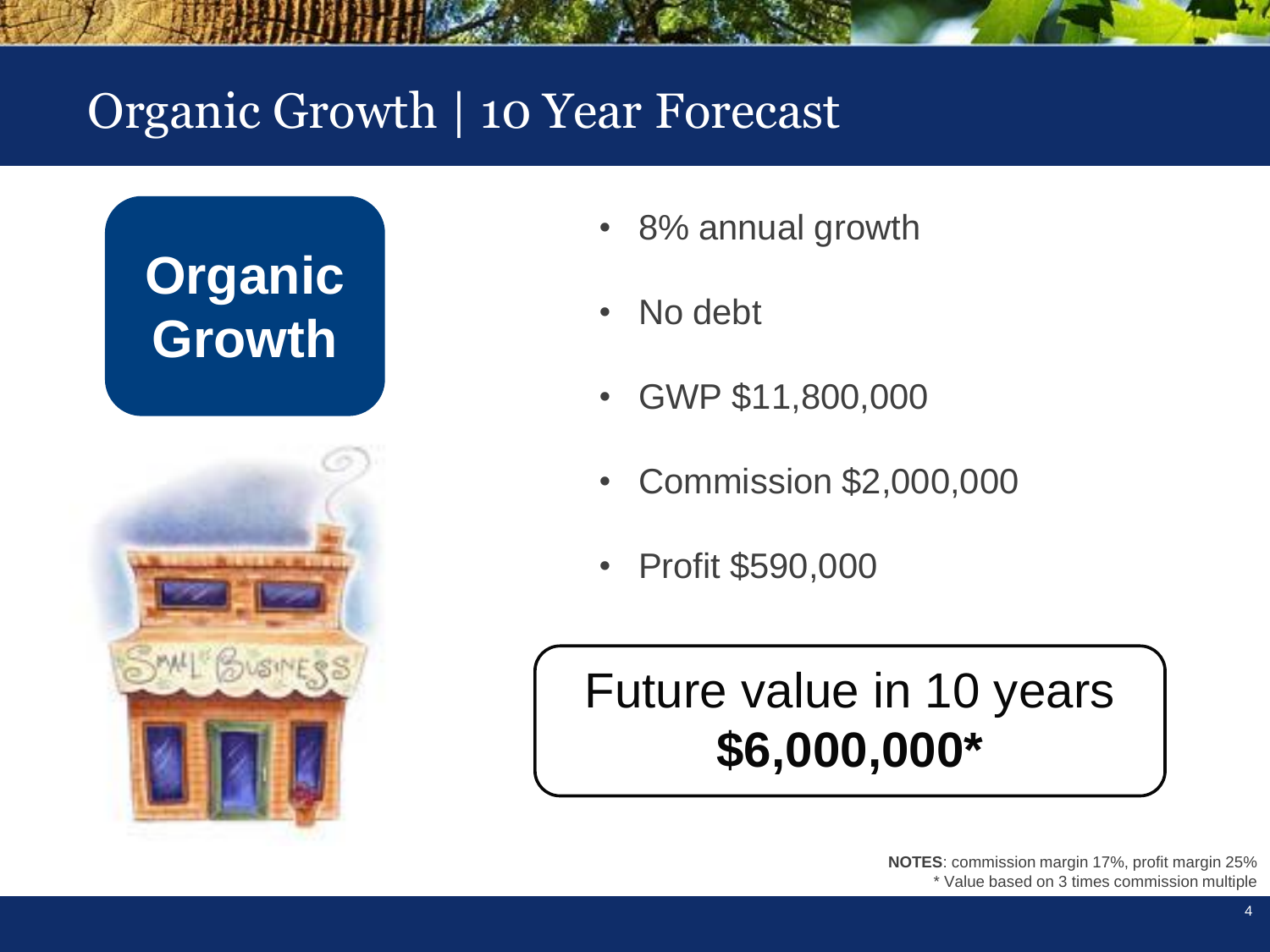# Acquisition | \$2MM Acquisition / 100% Loan Funded

# **Acquisition**



- Additional \$700K comm. in year 2
- 7 year loan / fully repaid
- 8% annual growth
- GWP \$18.5MM / comm. \$3.1MM
- Profit \$790,000

# Future value in 10 years **\$9,400,000\***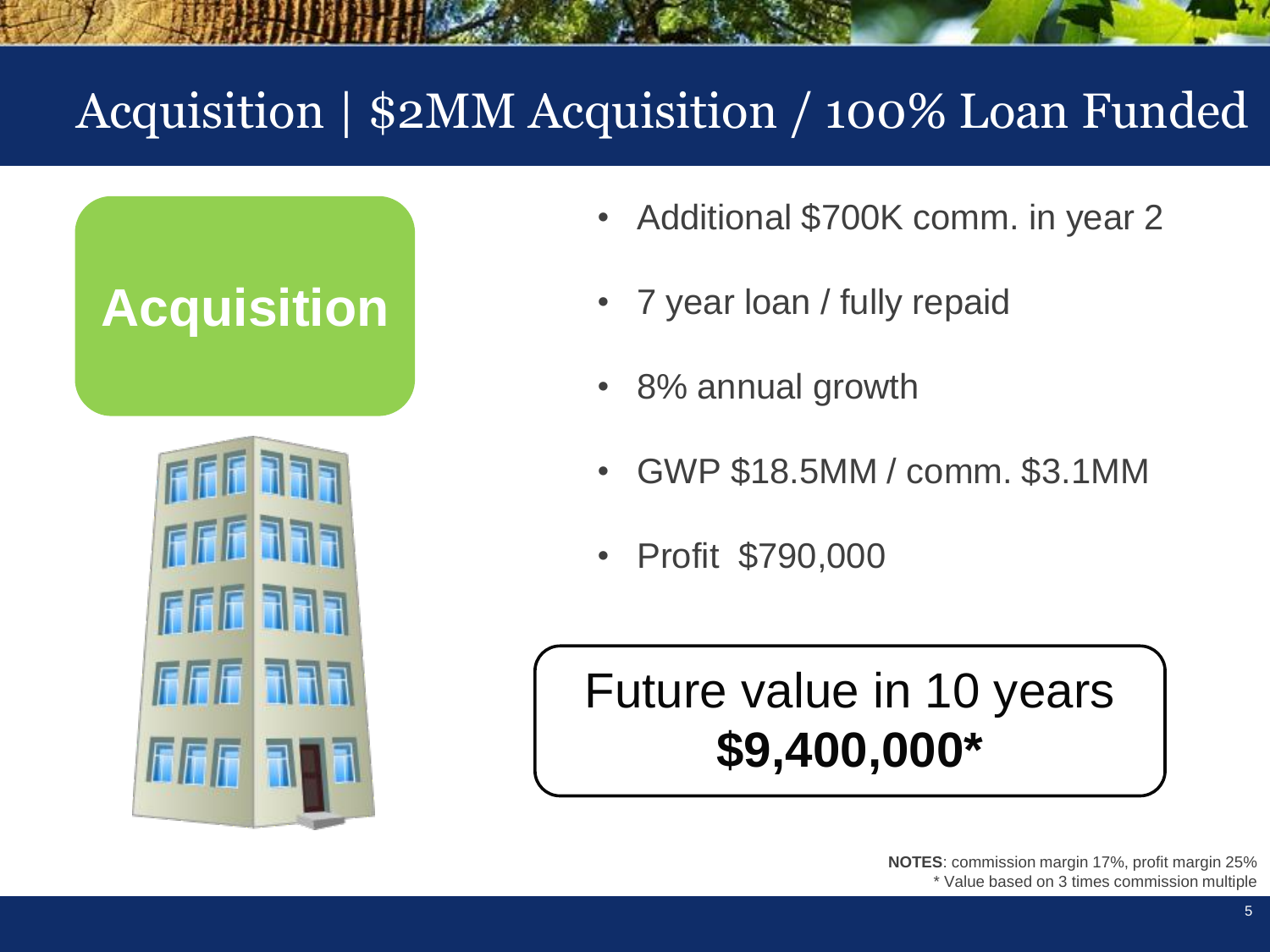# Succession | 10% Equity Sold / 100% Loan Funded

# **Succession**



- Equity sold in year 5
- 7 year loan / limited security
- Annual growth >8% after sale
- GWP \$14.8MM / comm. \$2.5MM
- Profit \$630,000

10% value year 5 - \$410K 90% value year 10 - \$6.8MM **Total value \$7,200,000\***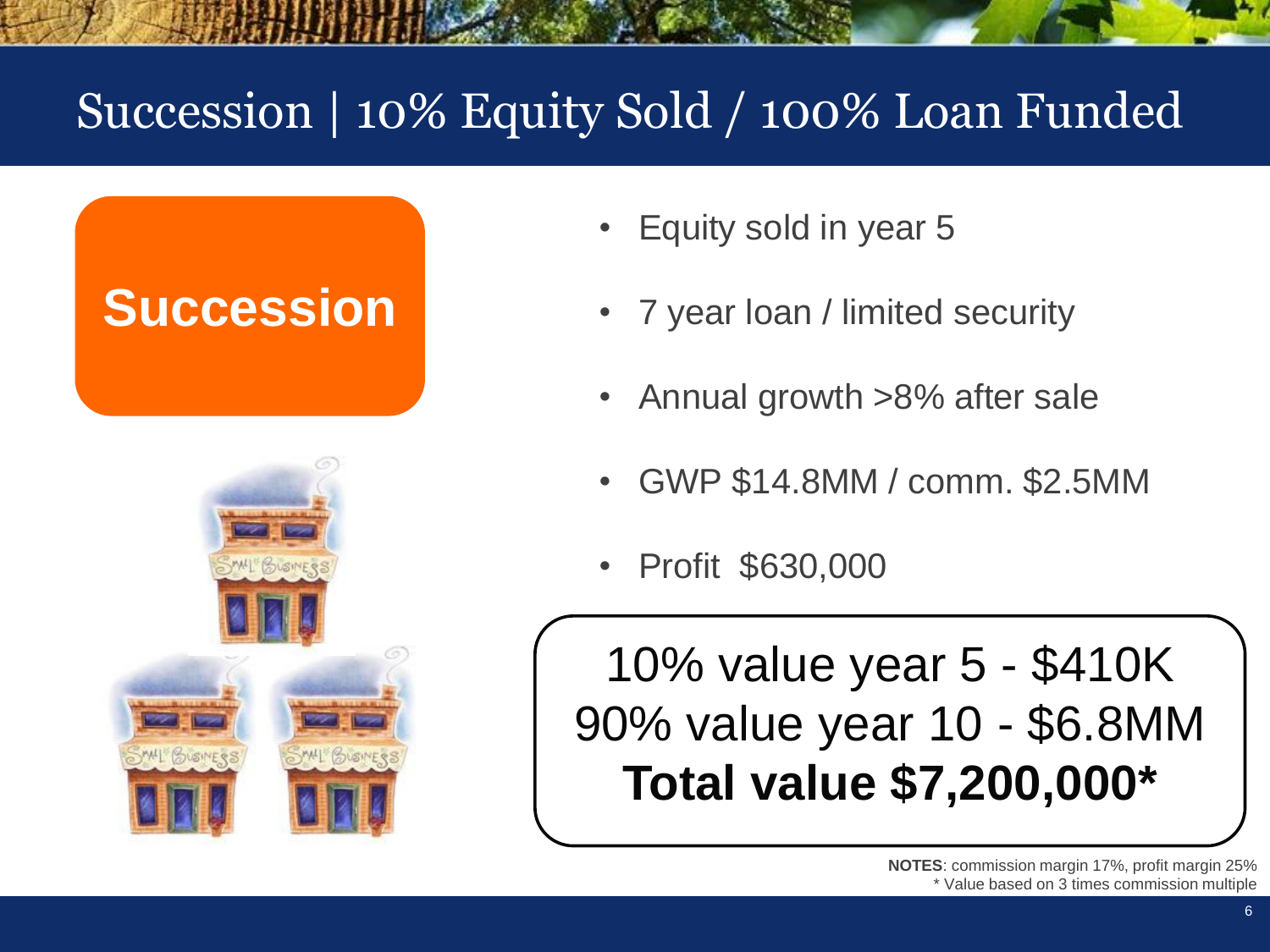#### 10 Year Comparative Analysis



| <b>Commission</b>  | \$2.0MM   | \$3.1MM                         | \$2.5MM                                                 |
|--------------------|-----------|---------------------------------|---------------------------------------------------------|
| <b>Total Value</b> | \$6.0MM   | \$9.4MM                         | <b>\$7.2MM</b>                                          |
| <b>Funding</b>     | <b>No</b> | Fully secured.<br>Fully repaid. | Limited security.<br><b>Profit share</b><br>repayments. |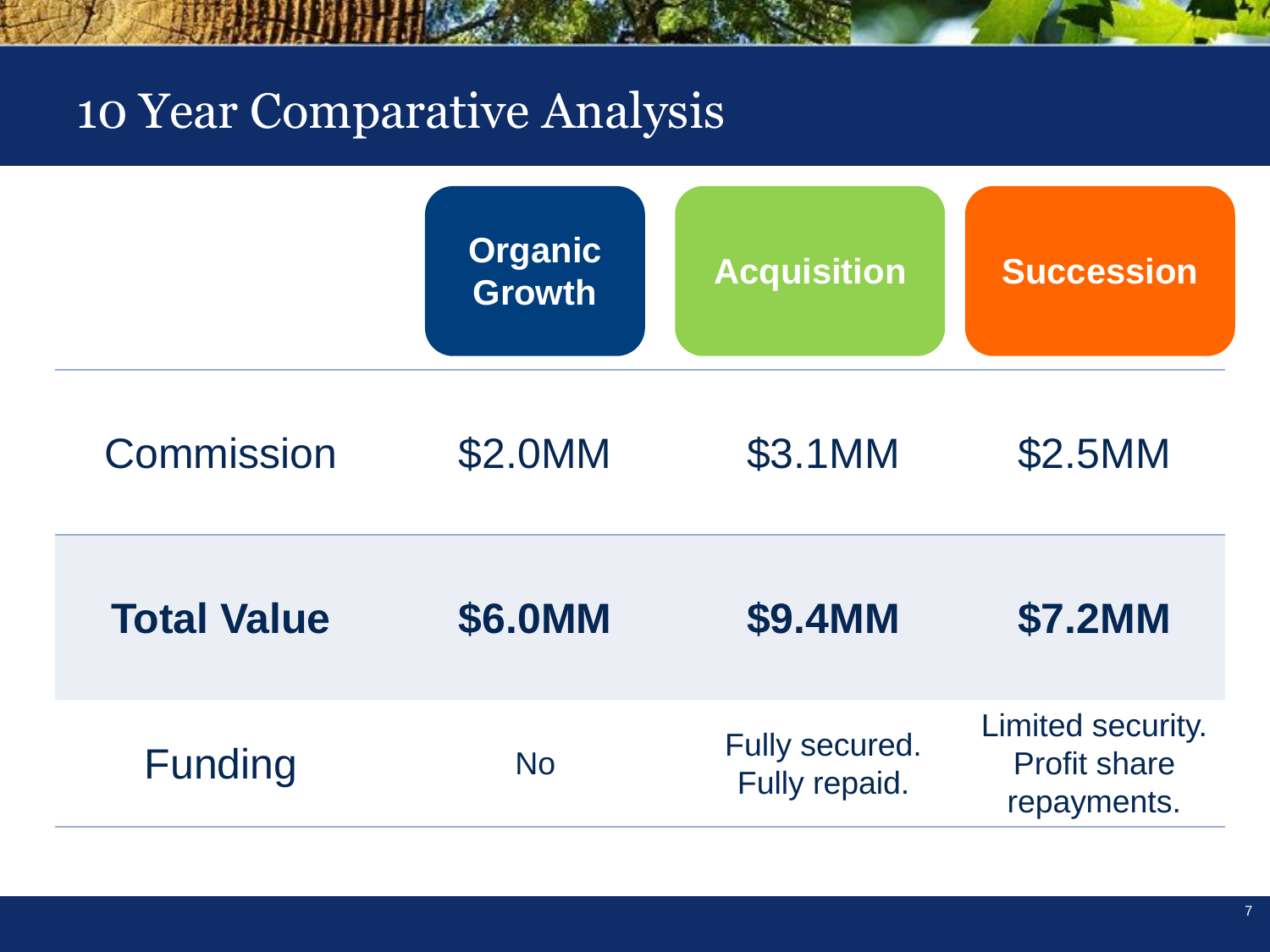#### Leveraging your business | Summary

- Determine your long-term target
- Develop strategic options
- Understand your funding needs / options
- Develop a cash flow forecast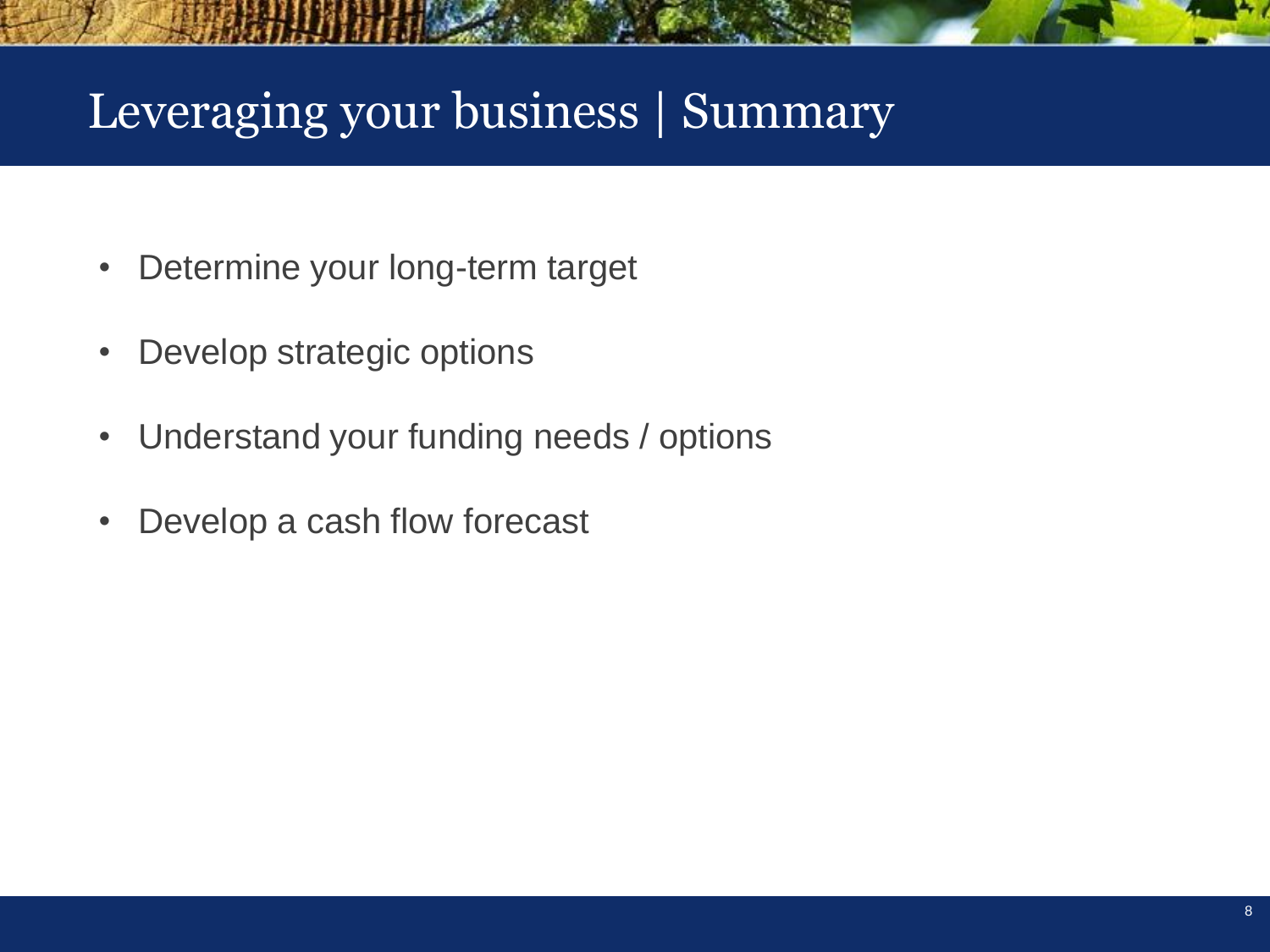## FIRST Canada | Funding for a wide range of purposes

- Refinance of existing bank or carrier loans
- Mergers & Acquisitions
- Succession Planning
- Employee Buy-In
- Property and Equipment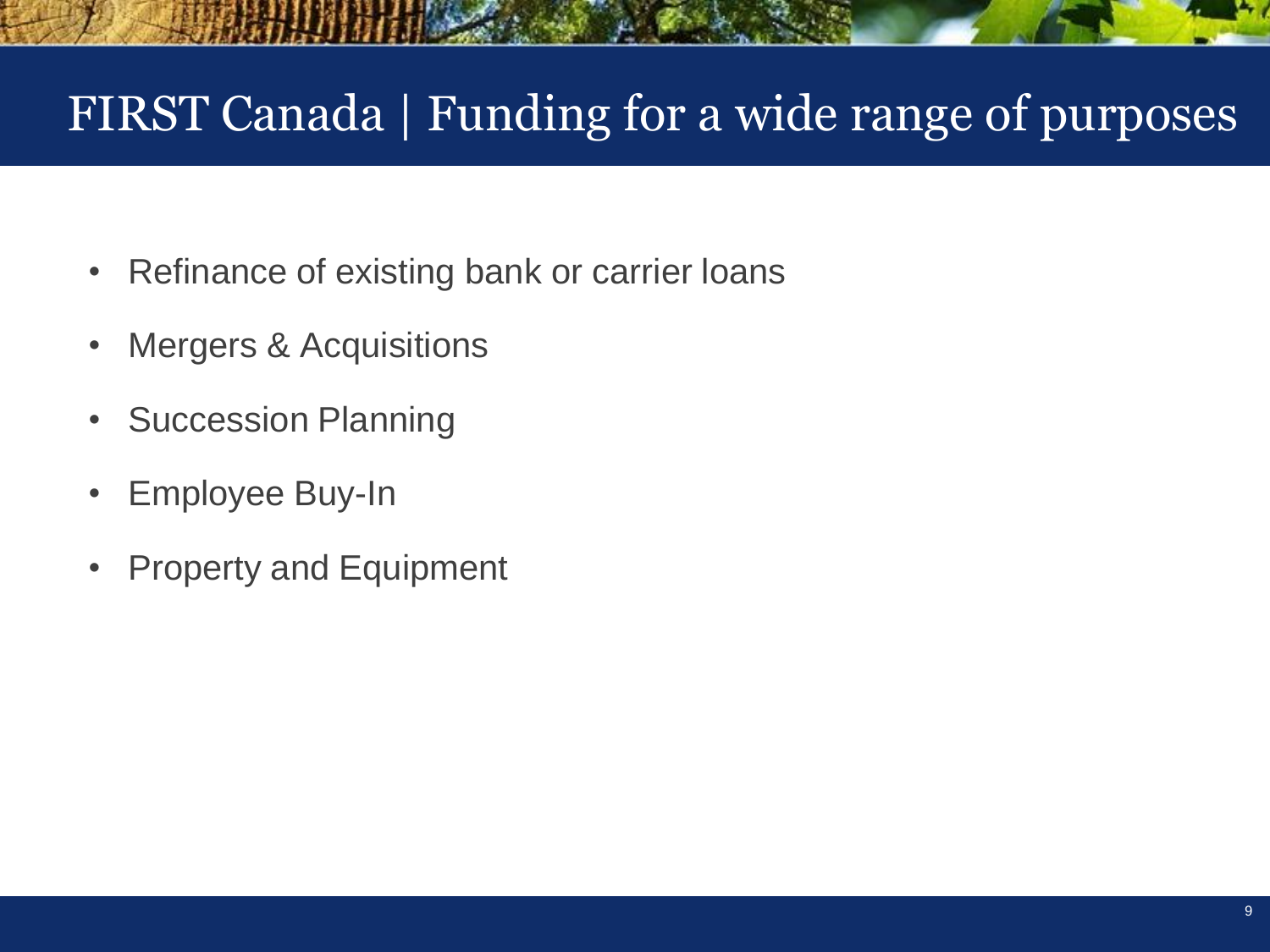#### FIRST Canada | Customized Broker Loans

- Customized loans of all sizes tailored to each broker's specific business structure
- Highly competitive rates as low as Prime\*
- Flexible terms amortization periods up to 10 years
- Lend up to 5 times EBITDA
- Flexible security structure and covenants
- No ties to specific carriers
- No trust deposits required no need to disrupt existing day to day banking